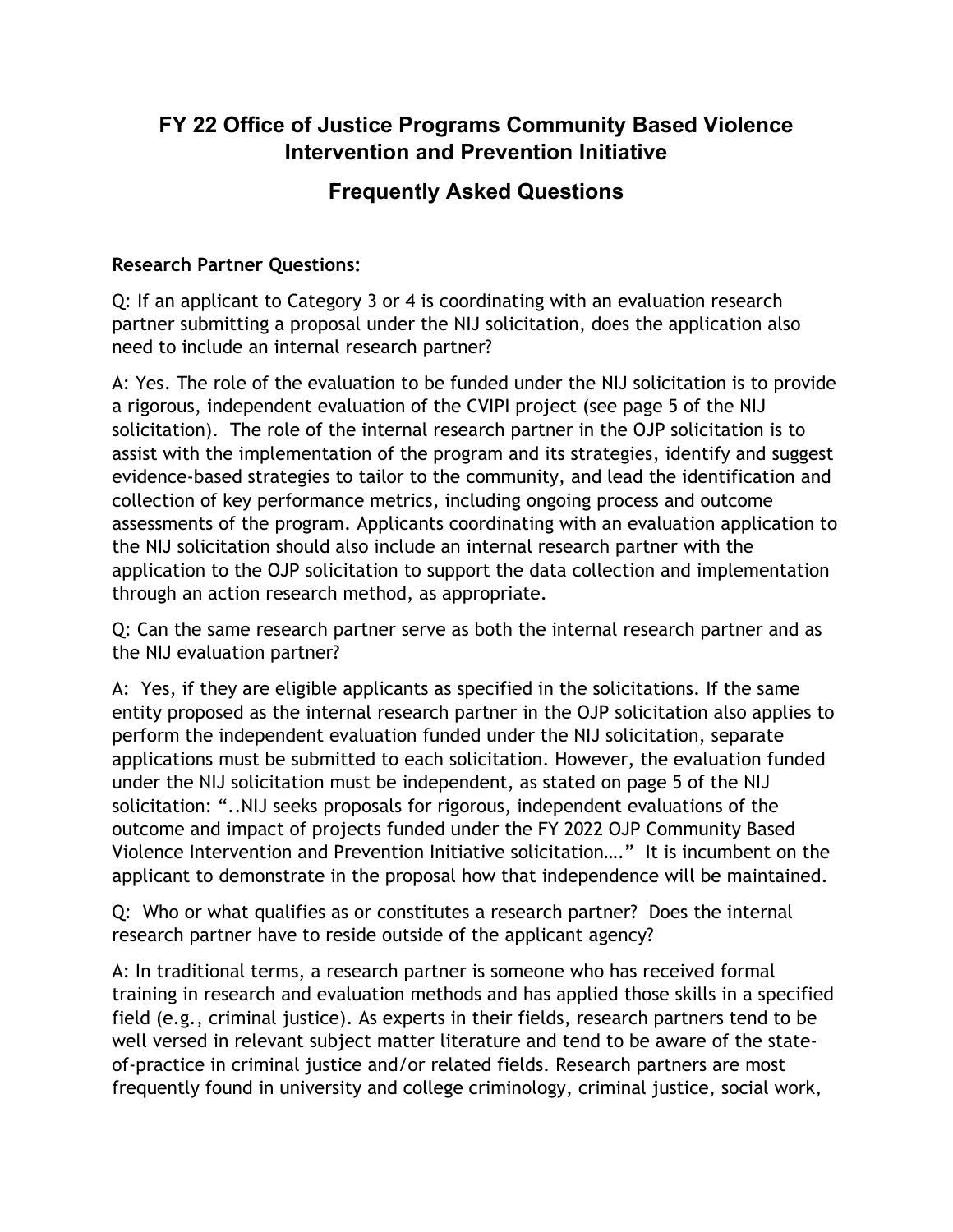implementing the program. For more information on research partners, please see:<br>https://psn.cj.msu.edu/tta/researchpartnerqa\_version-2\_june2017.pdf https://psn.cj.msu.edu/tta/researchpartnerga\_version-2\_june2017.pdf sociology, public health, public policy, and urban affairs programs. Research partners can also be found in private research or consulting firms, research centers, and in state and local agencies. Research partners generally reside outside of the agency

#### **Law Enforcement:**

Q: Can a police department with a community engagement office be the primary applicant?

A: Yes. Law enforcement agencies may apply with the expectation that a considerable portion of the funding will be directed to implementing CVI strategies through CBOs or local units of government such as mayors' and county executives' offices.

#### **Eligibility and Priority Considerations**

 government, and community organizations around a violence prevention and Q: Is a Public Housing Authority that contracts with law enforcement, local intervention initiative eligible to apply under category 2 or 4 for City/County/Tribal Governments Category?

 4, as stated on p. 3 of the solicitation. BJA will consider applications under which two the applicant. Any others must be proposed as subrecipients (subgrantees). For A: Public Housing Authorities are listed as an eligible applicant under Categories 2 and or more entities would carry out the federal award; however, only one entity may be additional information on subawards, see the [OJP Grant Application Resource Guide.](https://www.ojp.gov/funding/apply/ojp-grant-application-resource-guide#information-proposed-subwards)

Q: If a non-profit is the primary applicant and a mayor's office is a subrecipient, are we still eligible to apply under Categories 1 or 3?

A: Yes. Eligibility is based on the status of the lead applicant (fiscal agent).

Q: For categories 2 and 4, would a county community corrections agency be eligible to apply? Or would the application need to come from the county itself?

 more entities would carry out the federal award; however, only one entity may be the A: Provided that the county community corrections agency is designated as part of the county government, then they would be eligible to apply under these categories. If it isn't part of county government, BJA will consider applications under which two or applicant. Any others must be proposed as subrecipients (subgrantees). For additional information on subawards, see the [OJP Grant Application Resource Guide.](https://www.ojp.gov/funding/apply/ojp-grant-application-resource-guide#information-proposed-subwards)

**Q**: What types of organizations are eligible for priority consideration under Priority 1B?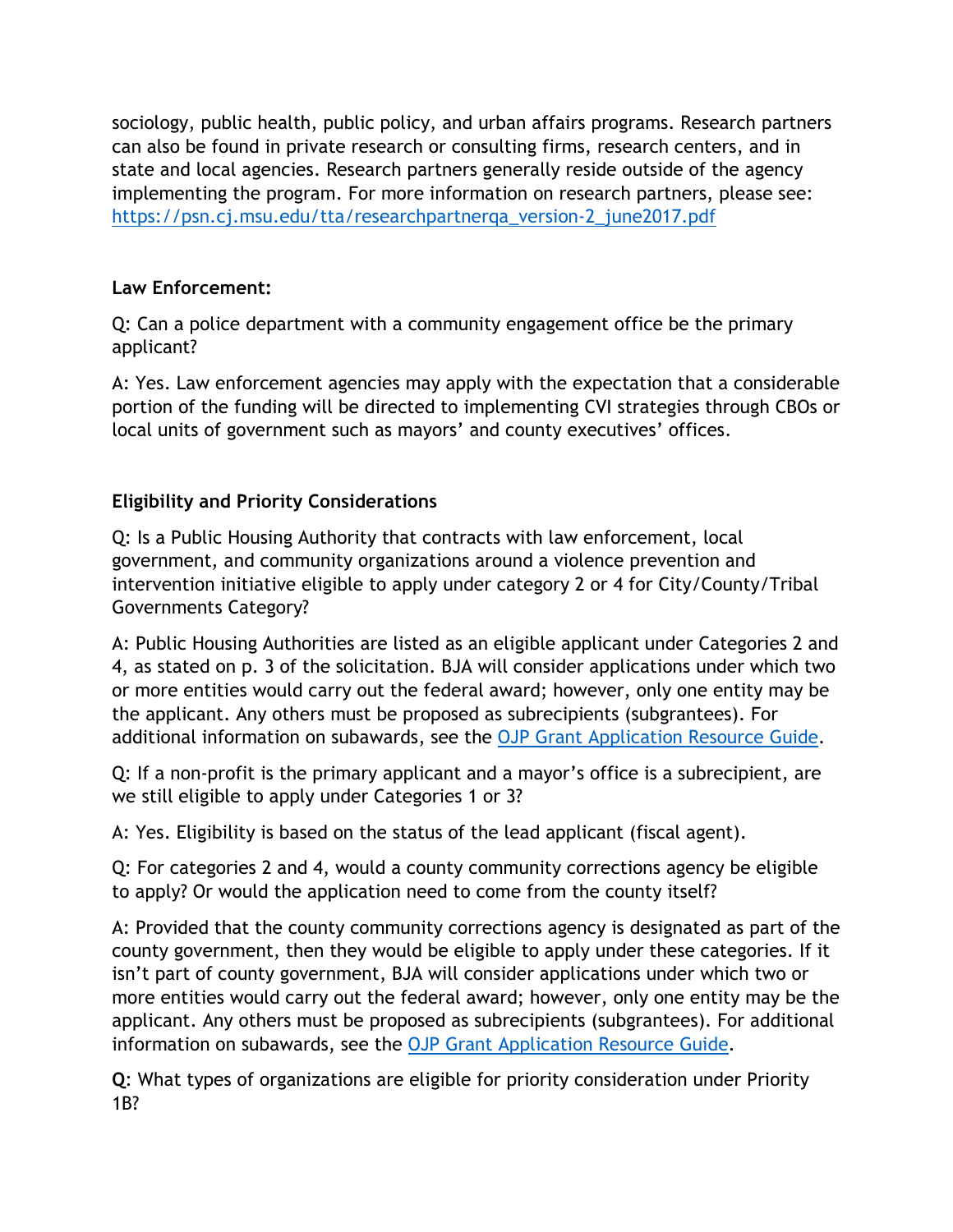as demonstrated in the Budget Worksheet and Budget Narrative) must self-identify within the application as a culturally specific organization – an organization whose Hispanics and Latino/a/e people, Native American and other Indigenous peoples of **A:** To receive priority consideration under Priority 1B, the applicant (or at least one proposed subrecipient that will receive at least 30% of the requested award funding, primary purpose is to serve a specific cultural population - and must demonstrate how being a culturally specific organization enhances their ability to implement the proposed project(s). Culturally specific organizations are defined for purposes of this solicitation as private nonprofit or tribal organizations whose primary purpose, as a whole, is to provide culturally specific services to, among others, Black people, North America (including Alaska Natives, Eskimos, and Aleuts), Asian Americans, Native Hawaiians, and/or Pacific Islanders.

#### **Miscellaneous**

 Q: What is the difference in membership between the Category 4 Planning Team and the CVIPI Team?

 A: The Planning Team refers to an attachment that includes a description of the labeled "Planning Team." The CVIPI Team is an attachment listing the names and current team and proposed enhancements or expansions to the structure of the team. It should be referenced in the proposal narrative and be submitted as an attachment names of agencies of team participants with formalized partnerships. See page 10 of the solicitation.

### Q: What is the definition of community violence?

 affects entire communities, thereby eroding public safety and public health, causing economic disruption, and contributing to lasting individual and community traumas.<br>See page 7 of the solicitation.<br>Q: May an applicant apply under more than one category? See page 7 of the solicitation. A: Community violence generally happens outside the home in public spaces. Most community violence involves a relatively small number of people— whether youth or adult  $-$  as the parties who carry out violence or become its victims. This violence

services. A: Yes, an applicant may apply to more than one category, but they must be for distinct projects that fit the requirements for each category and do not duplicate

Q: In Category 5, would the \$100-250k sub-awards be over the course of the full grant period or annually?

 the grant period. A: The subawards made by the intermediary organizations will be made once during